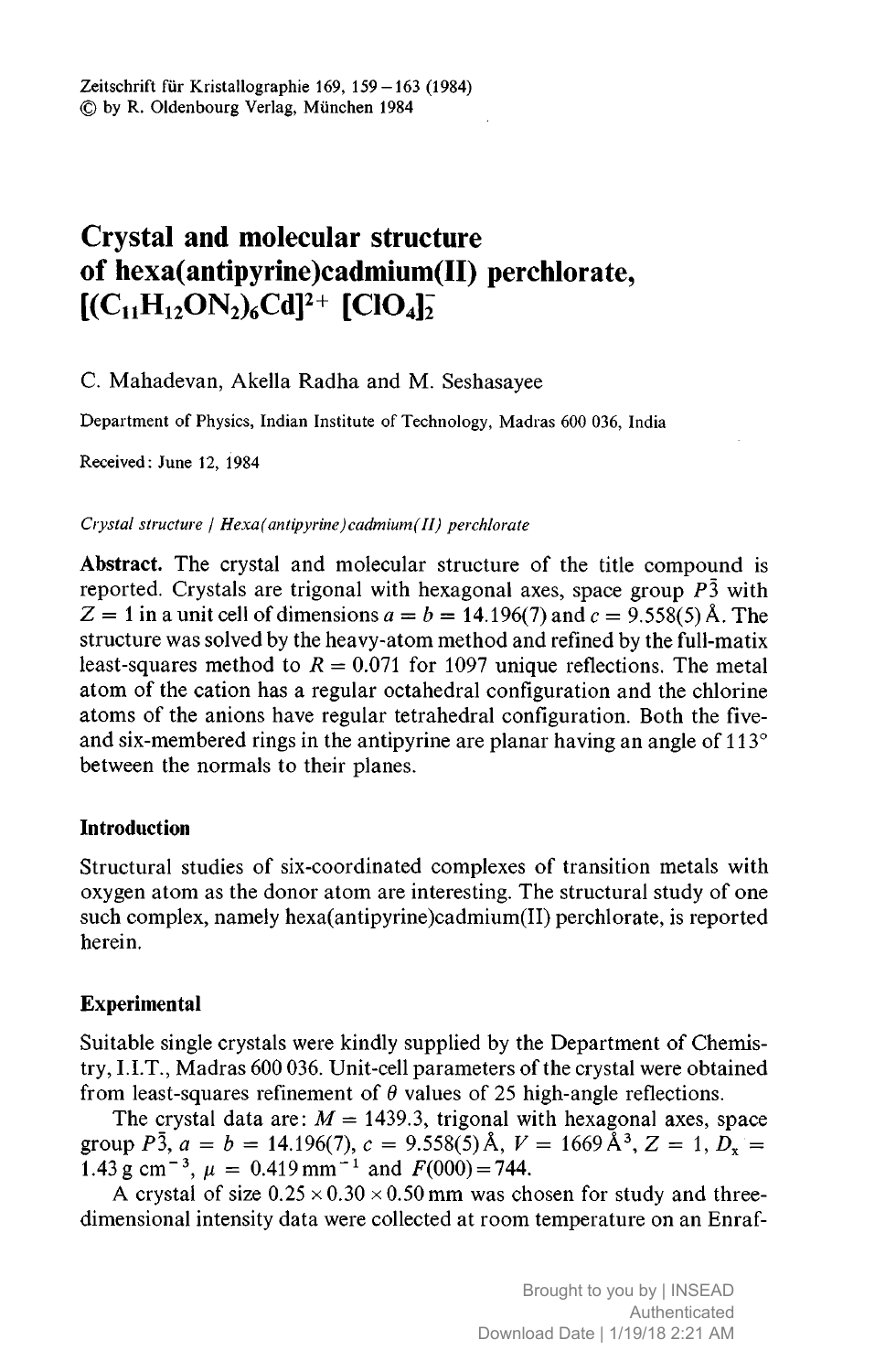Nonius single crystal CAD-4 diffractometer with graphite monochromated MoKa radiation. The data were collected in the  $\omega/2 \theta$  scan mode at a variable scan speed with a maximum of 60 s per reflection. All reflections  $(h: -16$  to 15, k: 0 to 16, l: 0 to 9) in the range of  $2^{\circ} < 2\theta < 60^{\circ}$  were measured. 1097 unique reflections with  $I > 3\sigma$  (I) were considered as observed. Intensities were corrected for Lorentz and polarization effects but not for absorption. Absence of systematic absences showed the possibility of six space groups: P3,  $P\bar{3}$ , P312, P321, P3 m1 and P31 m. Approximate density measurement showed  $Z = 1$ . Making use of the molecular symmetry the space group was tentatively fixed as  $P\overline{3}$  which later proved to be correct. The cadmium atom lies in the special position 0, 0, <sup>0</sup> with point symmetry 3. One of the oxygen atoms  $[O(2)]$  and the chlorine atom of the anions lie in the special positions 1/3, 2/3,  $\overline{Z}$  and 2/3, 1/3,  $\overline{Z}$  with point symmetry 3.

The structure was solved by the heavy-atom method and refined by the method of full-matrix least-squares minimizing  $\sum w(\Delta F)^2$  with SHELX-76 (Sheldrick, 1976), initially with isotropic and then anisotropic thermal parameters. The oxygen atom of the anion lying in the general position  $[O(3)]$ shows large thermal motion (see Table <sup>3</sup> for thermal parameters) which may be due to its unrestricted movement. Symmetry restrictions on anisotropic temperature factor parameters for those atoms lying in special positions were applied following the work of Peterse and Palm (1966). The final difference Fourier maps revealed six hydrogen atoms out of <sup>a</sup> total of twelve to be located. These hydrogen positions were refined once. Location of other hydrogen atoms was not attempted. The final refinement of <sup>174</sup> positional and thermal parameters including the scale factor converged to an R value of 0.071 and  $R_w$  of 0.075 with  $w = 1.00/[\sigma^2(F_0) + 0.0525|F_0|^2]$ . The maximum height in the final difference Fourier map is 0.704  $e \text{\AA}^{-3}$  (0.84 Å away from the cadmium atom). The maximum shift/e.s.d. is 0.464.

The atomic scattering factors for nonhydrogen atoms were taken from Cromer and Mann (1968) and the anomalous dispersion correction factors from Cromer and Liberman (1970). The hydrogen scattering factors were taken from Stewart et al. (1965).

## **Discussion**

Fractional atomic coordinates of the nonhydrogen atoms are listed in Table 1. Table <sup>2</sup> contains the fractional atomic coordinates and the isotropic thermal parameters of the hydrogen atoms (revealed by the difference Fourier maps). Table <sup>3</sup> contains the anisotropic thermal parameters for the nonhydrogen atoms. Lists of interatomic distances, bond angles and atom to plane distances are deposited<sup>1</sup>. A chemical drawing of the molecule is shown

 $<sup>1</sup>$  Additional material to this paper can be ordered from the Fachinformationszentrum</sup> Energie-Physik-Mathematik, D-7514 Eggenstein-Leopoldshafen 2, FRG. Please quote reference no. CSD 50745, the names of the authors and the title of the paper.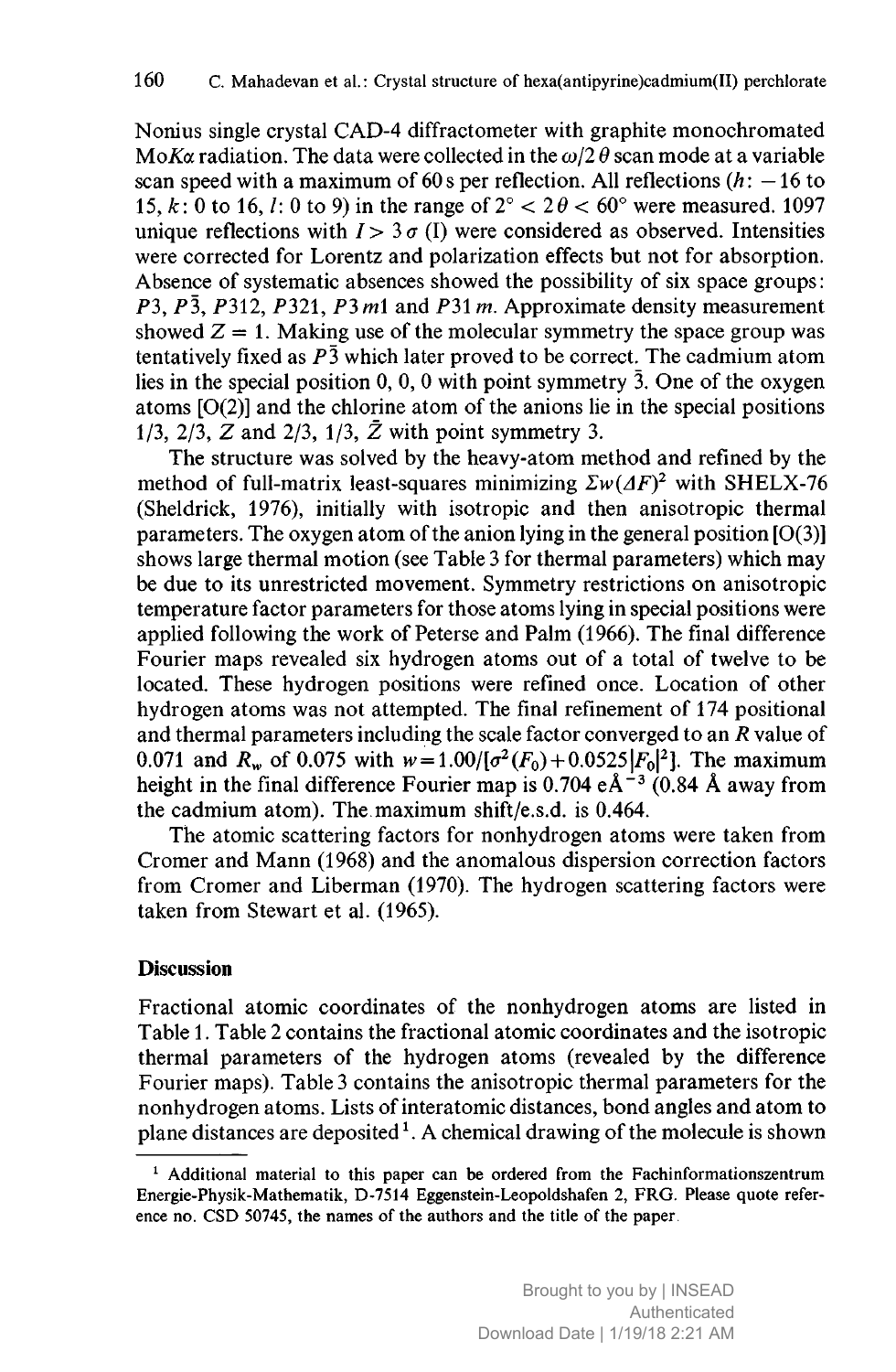| Atom        | x        | у          | $\overline{z}$ |  |
|-------------|----------|------------|----------------|--|
| $_{\rm Cd}$ | 0        | 0          | 10000          |  |
| O(1)        | 1481(5)  | 804(5)     | 8634(8)        |  |
| C(1)        | 1969(7)  | 489(7)     | 7838(11)       |  |
| C(2)        | 1688(8)  | $-122(8)$  | 6580(11)       |  |
| C(3)        | 2603(8)  | $-127(8)$  | 6124(11)       |  |
| C(4)        | 2726(11) | $-663(11)$ | 4820(13)       |  |
| C(5)        | 4485(9)  | 483(10)    | 7089(13)       |  |
| N(1)        | 3443(6)  | 449(7)     | 6984(9)        |  |
| N(2)        | 3057(6)  | 791(7)     | 8077(9)        |  |
| C(6)        | 3731(7)  | 1508(8)    | 9143(10)       |  |
| C(7)        | 3515(9)  | 1128(10)   | 10508(12)      |  |
| C(8)        | 4175(10) | 1839(11)   | 11576(13)      |  |
| C(9)        | 4986(10) | 2875(10)   | 11300(13)      |  |
| C(10)       | 5165(10) | 3213(9)    | 9930(15)       |  |
| C(11)       | 4518(9)  | 2530(8)    | 8812(13)       |  |
| CI          | 6667     | 3333       | 5004(7)        |  |
| O(2)        | 6667     | 3333       | 6476(9)        |  |
| O(3)        | 6399(10) | 4110(8)    | 4502(10)       |  |

**Table 1**. Fractional atomic coordinates  $(\times 10^4)$  of the nonhydrogen atoms with estimated standard deviations in parentheses

**Table 2.** Fractional atomic coordinates ( $\times$  10<sup>3</sup>) and isotropic thermal parameters ( $\times$  10<sup>2</sup>Å<sup>2</sup>) of the hydrogen atoms (revealed by the difference Fourier maps) with estimated standard deviations in parentheses

| Atom | Bonded to | x      | ν         | z       |       |
|------|-----------|--------|-----------|---------|-------|
| H(1) | C(2)      | 80(7)  | $-58(7)$  | 615(9)  | 7(3)  |
| H(2) | C(4)      | 284(7) | $-121(7)$ | 520(9)  | 11(3) |
| H(3) | C(5)      | 500(7) | 133(7)    | 709(9)  | 10(3) |
| H(4) | C(7)      | 281(7) | 28(7)     | 1061(9) | 6(3)  |
| H(5) | C(8)      | 393(7) | 149(7)    | 1255(8) | 9(3)  |
| H(6) | C(11)     | 456(6) | 278(7)    | 782(8)  | 8(2)  |

in Figure <sup>1</sup> and <sup>a</sup> schematic plot of Cd(antipyrine) with the atom numbering scheme is presented in Figure 2.

The cadmium and chlorine atoms form alternate parallel layers perpendicular to the c-axis at  $Z = 0$  and 1/2 (approximately) respectively.

The metal atom has the regular octahedral configuration with the oxygen atom of six antipyrine molecules coordinated to it. The  $Cd - O$  distance observed in the present structure [2.243(7) Â] is less than that reported in the International Tables for X-ray Crystallography, Vol. Ill (1968) [2.346(2) Â], which shows that the oxygen atom is strongly coordinated with the cadmium atom in the present structure. The  $O = C$  bond [1.25(1) Å] is quite normal and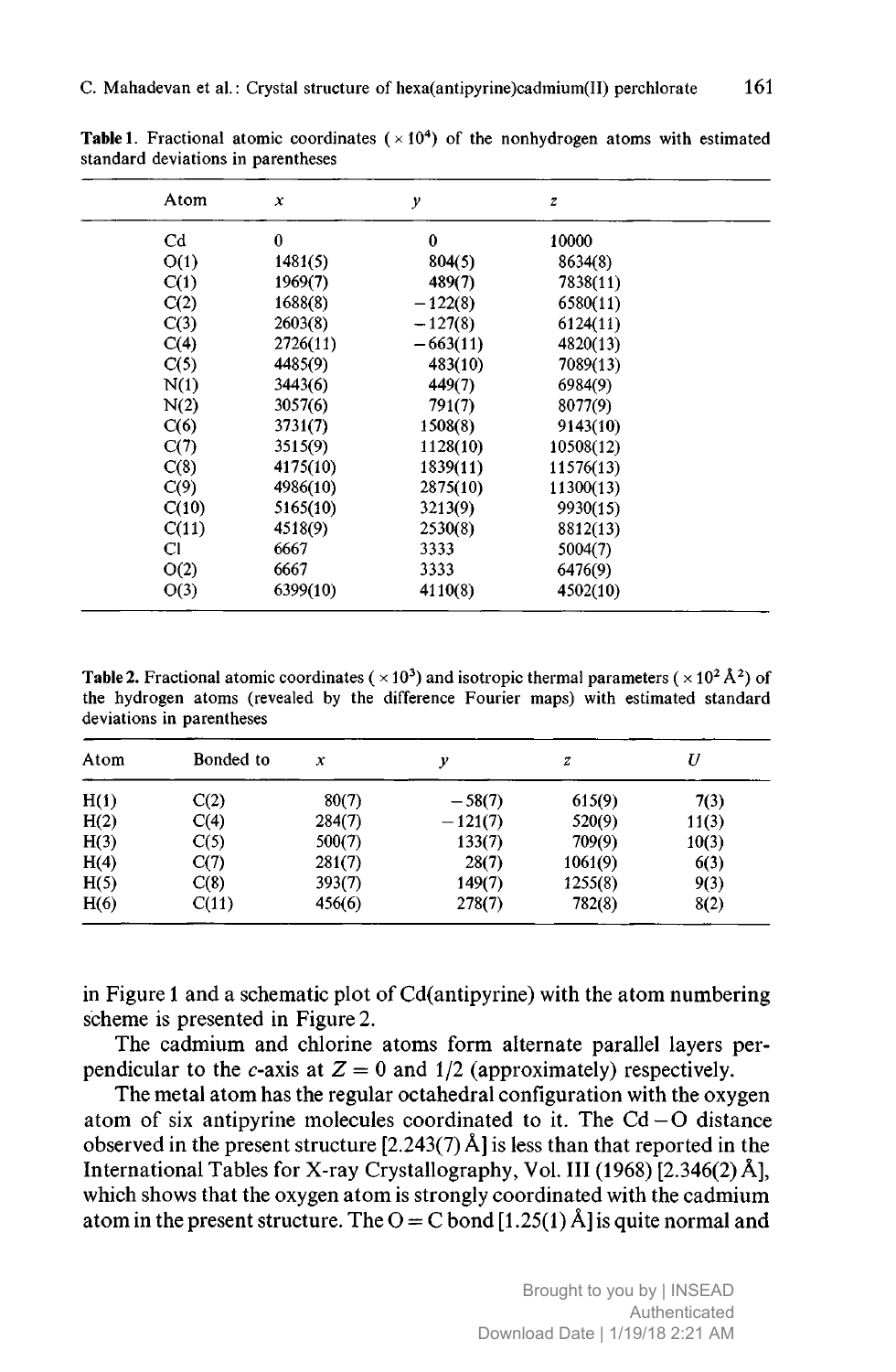| Atom        | $U_{11}$ | $U_{22}$ | $U_{33}$ | $U_{23}$ | $U_{13}$ | $U_{12}$ |
|-------------|----------|----------|----------|----------|----------|----------|
| $_{\rm Cd}$ | 20(1)    | 20(1)    | 34(2)    | 20(1)    | $\bf{0}$ | $\bf{0}$ |
| O(1)        | 27(3)    | 42(4)    | 65(5)    | 0(4)     | 13(3)    | 12(3)    |
| C(1)        | 31(5)    | 29(5)    | 48(6)    | 9(4)     | 4(5)     | 11(4)    |
| C(2)        | 53(6)    | 49(6)    | 36(7)    | $-2(5)$  | 0(5)     | 28(5)    |
| C(3)        | 46(6)    | 47(6)    | 38(7)    | $-5(5)$  | 1(5)     | 22(5)    |
| C(4)        | 73(9)    | 85(9)    | 51(8)    | 5(7)     | $-18(7)$ | 36(8)    |
| C(5)        | 39(6)    | 71(8)    | 72(9)    | $-11(7)$ | 5(6)     | 33(6)    |
| N(1)        | 31(4)    | 55(5)    | 46(6)    | $-10(4)$ | 7(4)     | 20(4)    |
| N(2)        | 23(4)    | 52(5)    | 41(5)    | $-11(4)$ | 3(4)     | 14(4)    |
| C(6)        | 29(5)    | 44(6)    | 46(7)    | 0(5)     | 3(6)     | 22(4)    |
| C(7)        | 51(7)    | 74(8)    | 34(7)    | $-6(6)$  | 4(5)     | 28(6)    |
| C(8)        | 52(7)    | 91(10)   | 51(8)    | $-5(7)$  | 6(6)     | 31(7)    |
| C(9)        | 56(7)    | 64(8)    | 58(8)    | $-6(6)$  | $-2(6)$  | 37(7)    |
| C(10)       | 55(7)    | 45(7)    | 97(11)   | 2(7)     | $-23(7)$ | 22(6)    |
| C(11)       | 45(6)    | 35(6)    | 62(8)    | 5(5)     | $-1(6)$  | 7(5)     |
| CI          | 56(2)    | 56(2)    | 60(4)    | 56(2)    | 0        | $\bf{0}$ |
| O(2)        | 29(4)    | 29(4)    | 37(7)    | 29(4)    | $\bf{0}$ | $\bf{0}$ |
| O(3)        | 119(9)   | 97(8)    | 92(8)    | 2(6)     | $-7(7)$  | 67(7)    |

**Table 3.** Anisotropic thermal parameters ( $\times$  10<sup>3</sup> Å<sup>2</sup>) for the nonhydrogen atoms with estimated standard deviations in parentheses

The form of the anisotropic temperature factor is  $\exp\left[-2\pi^2(U_{11}h^2a^{*2}+U_{22}k^2b^{*2}+U_{33}l^2c^{*2}+2U_{23}klb^{*}c^{*}+2U_{13}hla^{*}c^{*}+2U_{12}hka^{*}b^{*})\right]$ 



Fig. 1. Chemical representation of the molecule

compares well with that observed in  $(C_6H_5)_2$ Sn  $Cl_2 \cdot OCH C_6H_4N(CH_3)_2$ [1.26(2) Å] (Mahadevan et al., 1982).

The phenyl ring is planar to within  $0.009(8)$  Å. The C – C distances in the phenyl ring vary from 1.35(1) to 1.43(2) Å. However, the average  $C-C$ distance  $[1.39(1)$  Å] is quite normal. The five-membered ring is planar to within  $0.023(9)$  Å. This ring is noncoplanar with the phenyl ring and makes